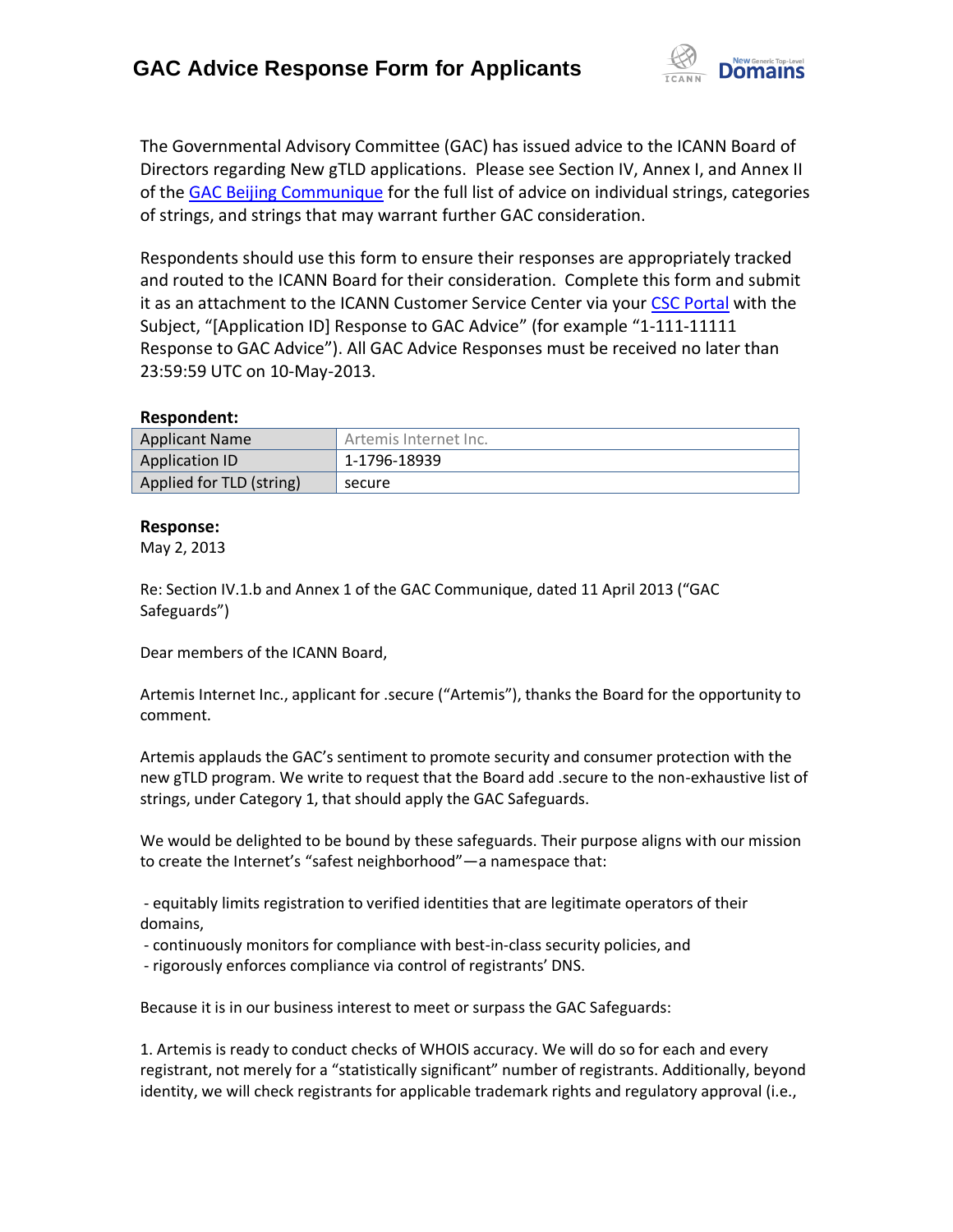## **GAC Advice Response Form for Applicants**



the right to operate domain names that consumers would link to particular industries, like the financial industry). Our registration process would be time/human intensive. We believe this investment is necessary to reduce the risk that consumers connect with bad hosts in our namespace – a risk that ultimately hurts our brand and that of our good registrants.

2. Artemis is ready to prohibit bad conduct within registrants' terms of use. We are working with security leaders from leading cross-sector companies (that potentially will register for a .secure domain) to devise an ambitious, but practical, security bar that all registrants would be required clear in order to register in and maintain presence on our namespace. The security policies that result from this consensus-driven process will be regularly refreshed to reflect improvements to security protocols. Our terms of use will require registrants to comply with the current and all future refreshes of the .secure security policies. In addition to security compliance, our terms of use will require registrants to adhere to a code of conduct requiring compliance with applicable laws, including those related to fraud and trademark or copyright infringement.

3. Artemis is ready to conduct technical analysis for security threats, while respecting registrants' privacy and confidentiality. Registrants in our namespace would need to either designate Artemis as the authoritative source for DNS resolution or allow for full zone transfers. This gives us full visibility and technical control, from root to leaf, of domains in our namespace. Having this visibility and control enables us to identify each of the actors in the .secure namespace, the first step in monitoring .secure for bad actors and security threats. We will monitor (manually and automatically) on a recurring basis for such bad actors and security threats, which are violations of our security policies, developed and/or approved in conjunction with .secure registrants.

4. Artemis is ready to maintain statistical reports for bad actors, including those who give inaccurate WHOIS records or fail to comply with our security policies. We will use the .secure TLD to effect our policy- and technology-driven compliance platform. A key component of this platform is recurring monitoring and documentation of the results of such monitoring for compliance with our policies. We would be able to easily provide statistical reports based off of these records to ICANN upon appropriate request.

5. Artemis is ready to devise and improve processes for people to complain to Artemis about bad actors, including those who give inaccurate WHOIS records or fail to comply with our security policies. Enforcement of good behavior is crucial to our business' success. We will have automatic and human cops "on beat" within our "safe neighborhood" to enforce the .secure security policies and code of conduct. Additionally, we would appreciate "vigilant neighbors" keeping watch and will make it easy for them to report findings of bad conduct. We're aiming for an unprecedented level of commitment to security and protection in our namespace. As such, we will develop incentives for as many people as possible to care about .secure.

6. Artemis is ready to enforce "real and immediate consequences," including suspension of domain names. Using fair and fairly applied policies, we will wield the power to suspend domain names—from the level of a specific sub-domain up to the second-level—to ensure we protect our brand, good registrants and consumers. We will suspend as often and as many registrants as warrant it. But, we anticipate that the need will be infrequent because we will vigorously vet for commitment to security and consumer protection at the registration stage. Passing our verification and security policies is a pre-requisite for appearing on our namespace.